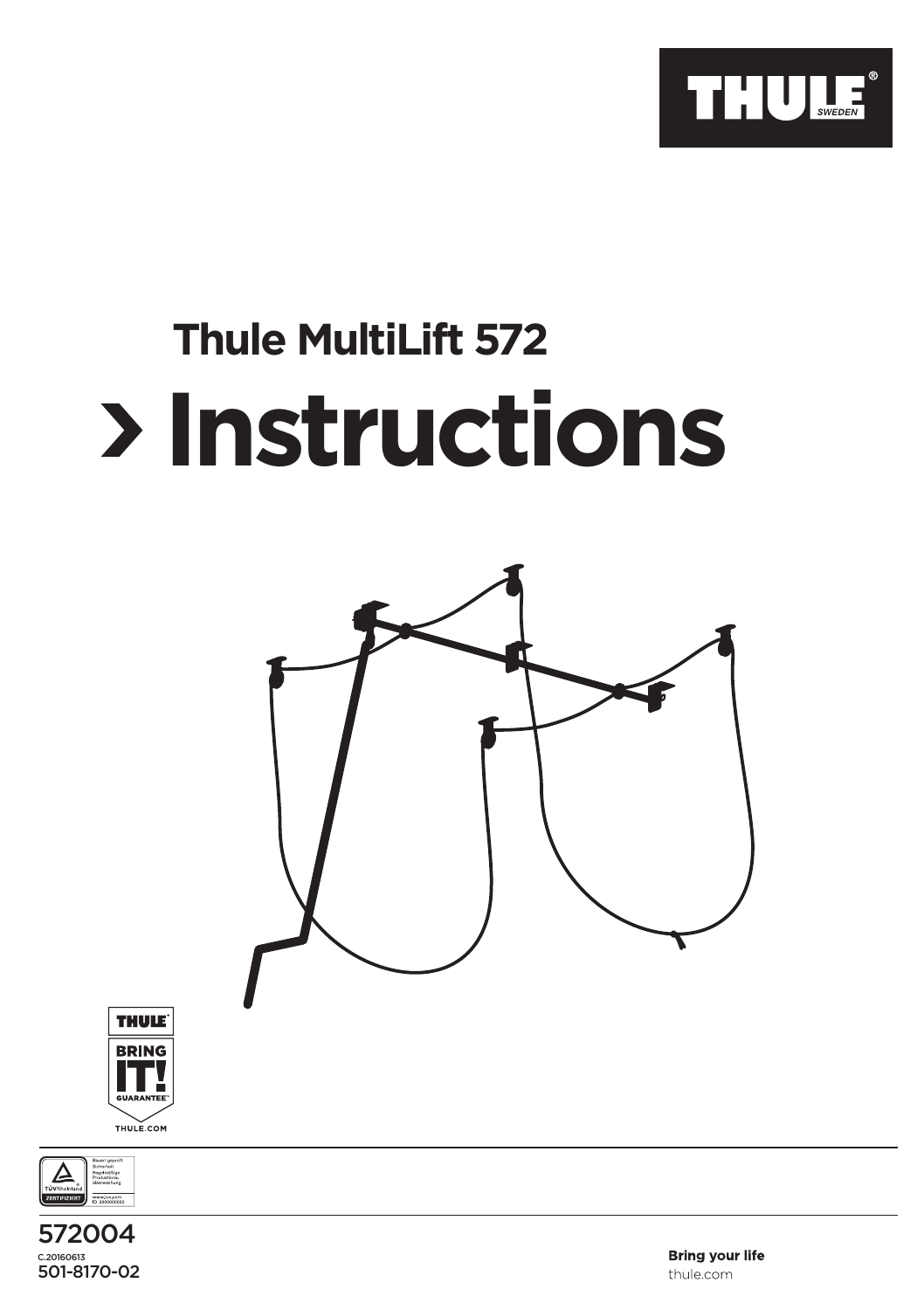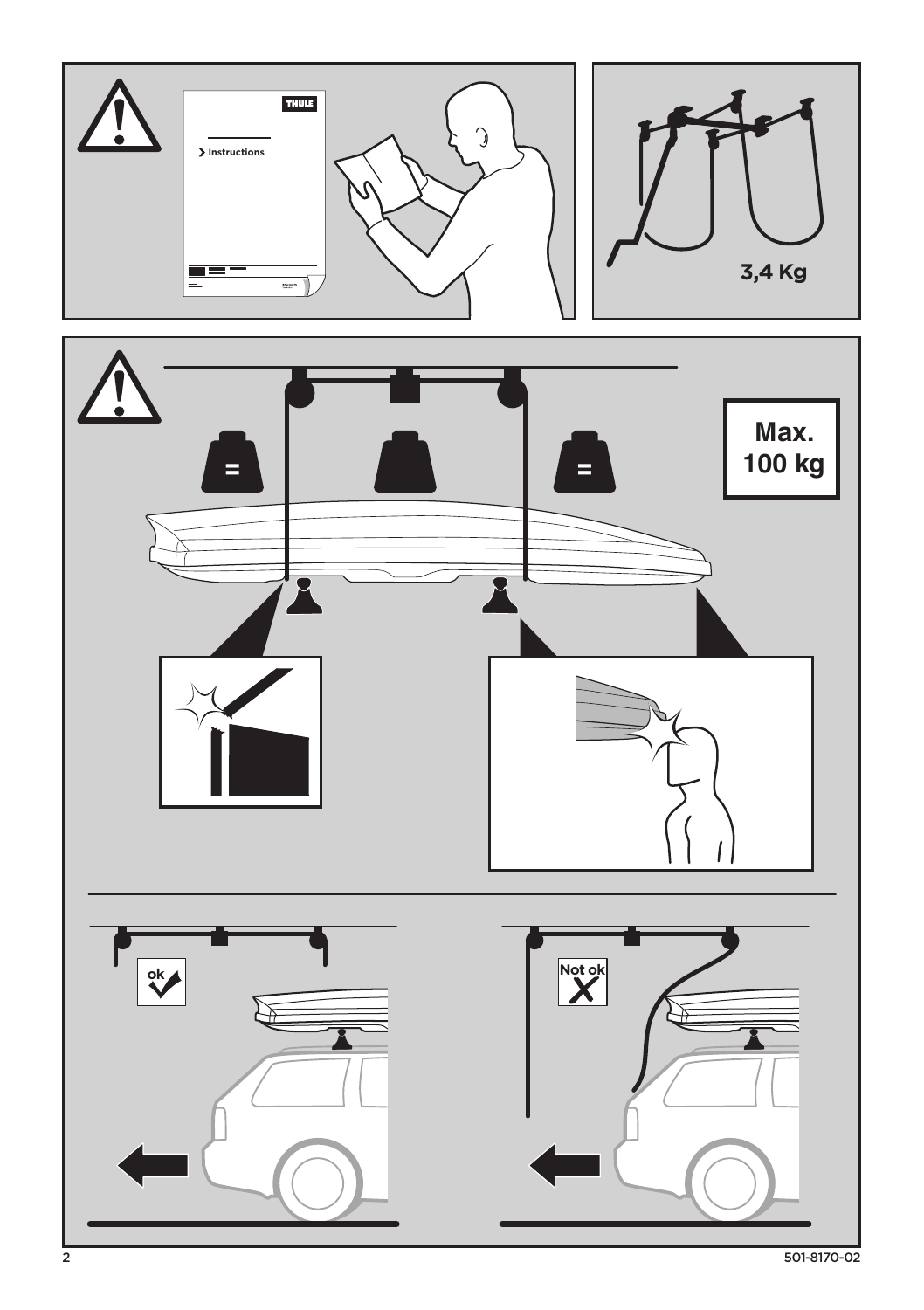

**EN 1.** The hoist must only be fitted to the ceiling by a professional.

**2.** Before the hoist is fitted, the ceiling material must be checked to ensure that it is suitable and strong enough to support the hoist.

**DE 1.** Die Hebevorrichtung darf nur von einem Fachmann an der Decke befestigt werden.

**2.** Vor dem Anbringen der Hebevorrichtung muss das Deckenmaterial auf Eignung zur Befestigung der Hebevorrichtung geprüft werden.

**FR 1.** Le monte-charge peut uniquement être fixé au plafond par un professionnel.

**2.** Avant l'installation du monte-charge, le matériau du plafond doit être contrôlé afin de vérifier qu'il est approprié et suffisamment résistant pour soutenir le monte-charge.

**NL 1.** De lift mag alleen door een professional aan het

plafond worden gemonteerd.

**2.** Voordat de lift wordt gemonteerd, moet het plafondmateriaal worden gecontroleerd om er zeker van te zijn dat het geschikt is en sterk genoeg om de lift te ondersteunen.

**IT 1.** Il montaggio del paranco al soffitto deve essere effettuato da un tecnico professionista.

**2.** Prima del montaggio del paranco, verificare che il materiale del soffitto sia dotato della robustezza sufficiente a sostenere il paranco.

**ES 1.** El elevador solo debe colocarlo en el techo por un profesional.

**2.** Antes de colocar el elevador, hay que revisar el material del techo para asegurarse de que es adecuado y suficientemente resistente para soportar el peso del elevador.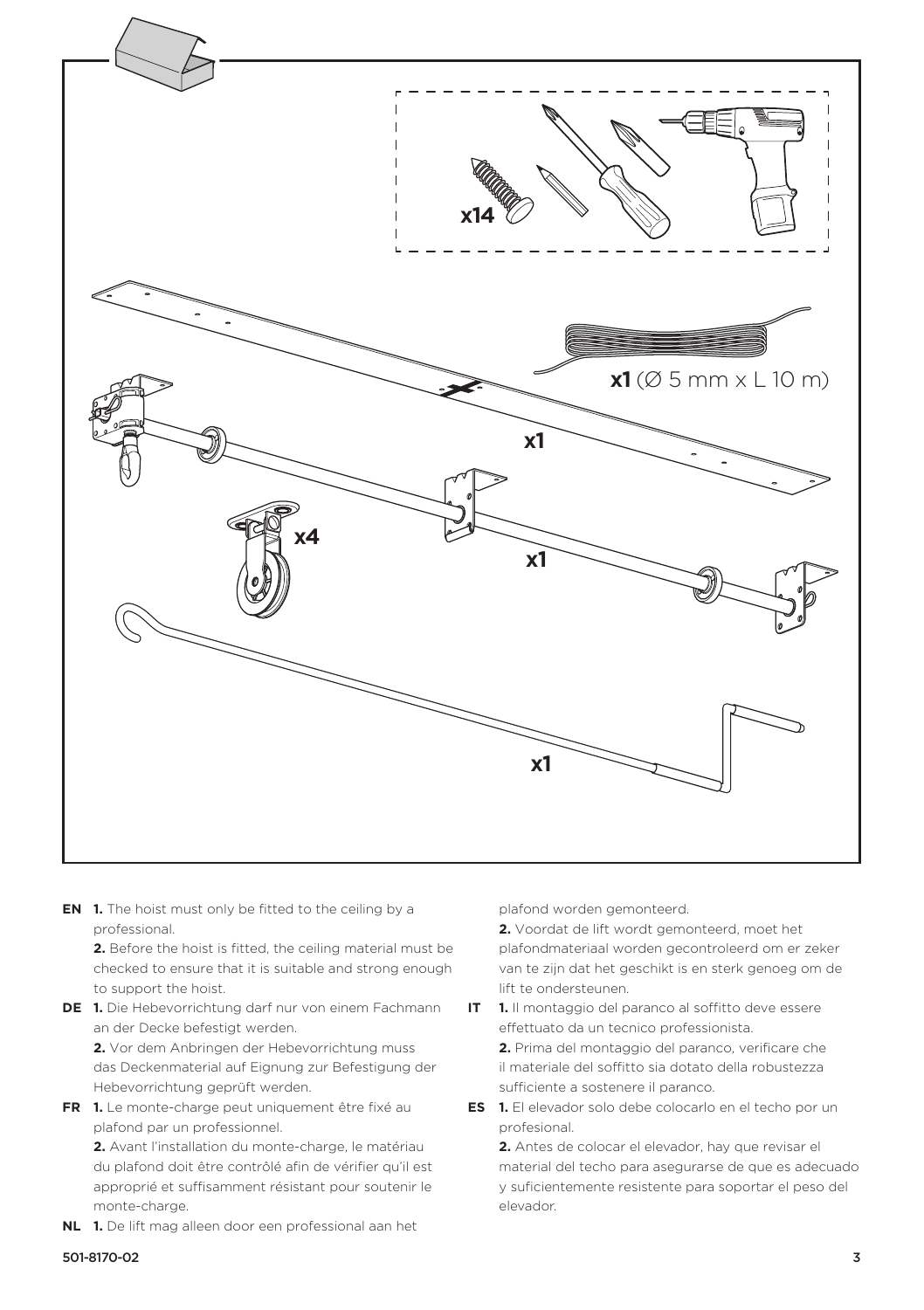**PT 1.** A instalação do guincho de elevação no tecto só deve ser efectuada por um profissional.

**2.** Antes de o guincho de elevação ser instalado, o material do tecto deve ser inspeccionado, para garantir que é adequado e suficientemente forte para suportar o guincho.

**SV 1.** Hissanordningen får endast monteras i taket av fackman.

**2.** Innan hissanordningen monteras måste materialet i taket kontrolleras för att säkerställa att det är lämpligt och tillräckligt starkt för att klara av tyngden från hissanordningen.

**DK 1.** Hejseværket må kun fastgøres til loftet af en fagmand.

**2.** Inden hejseværket fastgøres, skal loftsmaterialet kontrolleres for at sikre, at det er velegnet og stærkt nok til at kunne bære hejseværket.

**NO 1.** Heisemekanismen kan bare monteres i taket av fagpersoner.

**2.** Før heisemekanismen monteres, må materialene i taket undersøkes, slik at man er sikker på at de egner seg og er sterke nok til å bære mekanismen.

- **FI 1.** Vain ammattilainen saa kiinnittää nostolaitteen kattoon. **2.** Ennen nostolaitteen kiinnittämistä katon materiaali on tarkistettava, jotta se varmasti sopii käyttötarkoitukseen ja kestää nostolaitteen painon.
- **ET 1.** Boksitõstuki tohib lakke paigaldada ainult asjatundja. **2.** Enne boksitõstuki paigaldamist tuleb veenduda, et laematerjal on boksitõstuki ülalhoidmiseks sobiv ja piisavalt tugev.
- **LV 1.** Celšanas iekārtu pie griestiem drīkst piestiprināt tikai profesionālis.

**2.** Pirms celšanas iekārtas piestiprināšanas ir jāpārbauda griestu materiāls un jāpārliecinās, vai tas ir piemērots un pietiekami izturīgs, lai izturētu celšanas iekārtas svaru.

- **LT 1.** Keltuvą prie lubų turi montuoti tik specialistas. **2.** Prieš montuojant keltuvą būtina patikrinti, ar lubos yra tinkamos ir pakankamai tvirtos išlaikyti keltuvą.
- **PL 1.** Winda musi być zamontowana na suficie przez fachowca. **2.** Przed zamontowaniem windy należy sprawdzić sufit, aby upewnić się, że jest on wystarczająco wytrzymały i spełnia inne wymagania techniczne dotyczące montażu.
- **RU 1.** Подъемное устройство должно быть закреплено на потолке профессионалами.

**2.** Перед монтажом устройства необходимо удостовериться в достаточной для эксплуатации подъемного устройства надежности и прочности потолка.

**UK 1.** Монтаж підйомника до стелі дозволяється виконувати лише кваліфікованим фахівцям.

**2.** Перед монтажем підйомника необхідно обов'язково переконатися в достатній для експлуатації підйомного пристрою надійності та міцності стелі.

**BG 1.**Лебедката трябва да бъде монтирана към тавана единствено от професионалист.

**2.** Преди да се монтира лебедката, трябва да се направи проверка на материала на тавана, за да се гарантира, че

той е подходящ и достатъчно здрав, за да я поддържа.

- **CS 1.** Zvedací zařízení smí ke stropu připevnit pouze odborník. **2.** Před připevněním zvedacího zařízení je třeba zkontrolovat materiál stropu a zjistit, zda je vhodný a dostatečně pevný k připevnění zvedacího zařízení.
- **SK 1.** Zdvihák musí na strechu nainštalovať jedine odborník. **2.** Pred inštaláciou zdviháka je potrebné skontrolovať, či je materiál strechy vhodný a dosť pevný na to, aby uniesol zdvihák.

**SL 1.** Dvigalo lahko na strop pritrdi samo strokovnjak. **2.** Pred pritrditvijo dvigala morate preveriti material, iz katerega je sestavljen strop, da se prepričate, ali je primeren in dovolj močan za držanje dvigala.

**1.** Dizalicu na strop mora montirati samo za to stručno **HR/BiH**osposobljena osoba.

> **2.** Prije montaže dizalice svakako provjerite da li je materijal od kojeg je izrađen strop dovoljno čvrst i prikladan za potporu dizalice.

**RO 1.** Dispozitivul de ridicare trebuie montat pe tavan numai de un specialist.

**2.** Înainte de montarea dispozitivului de ridicare, trebuie verificat materialul din care este realizat tavanul, dacă este adecvat și suficient de rezistent pentru a susține dispozitivul de ridicare.

**HU 1.** A csörlőt csak szakember szerelheti fel.

**2.** A csörlő felszerelése előtt ellenőrizni kell a mennyezet anyagát, hogy megfelelő-e és elég erős-e a csörlő megtartásához.

**EL 1.** Η τοποθέτηση του βαρούλκου στην οροφή πρέπει να γίνει αποκλειστικά από επαγγελματία.

**2.** Πριν από την τοποθέτηση του βαρούλκου, το υλικό της οροφής θα πρέπει να ελεγχθεί, ώστε να διασφαλιστεί ότι είναι κατάλληλο και αρκετά ικανό να αντέξει το βαρούλκο.

- **TR 1.** Askı, tavana sadece yetkili bir satıcı tarafından takılmalıdır. **2.** Askı takılmadan önce, tavan malzemesinin askıyı taşıyabilecek kadar sağlam ve uygun olup olmadığı kontrol edilmelidir.
	- **HE .1** התקנת המנוף בתקרה צריכה להתבצע על-ידי איש מקצוע בלבד. **.2** לפני התקנת ההמנוף, יש לבדוק את חומר התקרה כדי להבטיח שהוא מתאים וחזק מספיק לתמוך במנוף.
		- **AR .1** ميكن للفني فقط تركيب الرافعة عىل السقف.

**.2** يجب فحص املادة املصنوع منها السقف اوال قبل تركيب الرافعة وذلك للتأكد من جاهزيته و صالبته بالشكل الكاف لحمل الرافعة.

- **ZH 1.** 吊架只能由专业人员安装于天花板上。 **2.** 在安装吊架之前,必须检查天花板材料,以确保它适合支 撑吊架,并足够牢固。
- **JA 1.** 天井に巻上機を設置する作業は、必ず専門の業者が行ってく ださい。

**2.** 巻上機を設置する前に、必ず天井の材質や構造をチェッ クし、巻上機を保持できる十分な強度があることを確認し てください。

- **KO 1.** 호이스트의 천정 장착은 반드시 전문가가 수행해야 합니다. **2.** 호이스트를 장착하기 전에 천정의 소재가 호이스트의 무게를 지탱할 수 있을만큼 튼튼하고 적합한지 반드시 확인해야 합니다.
- **TH 1.** การติดตั้งรอกยกบนบนเพดานจะต้องทำ โดยช่างผู้ชำ นาญเท่านั้น **2.** ก่อนติดตั้งรอกยก ควรตรวจสอบให้แน่ใจว่าเพดานใช้วัสดุที่เหมาะ สมและแข็งแรงพอที่จะรองรับน้ำ หนักของรอกยกได้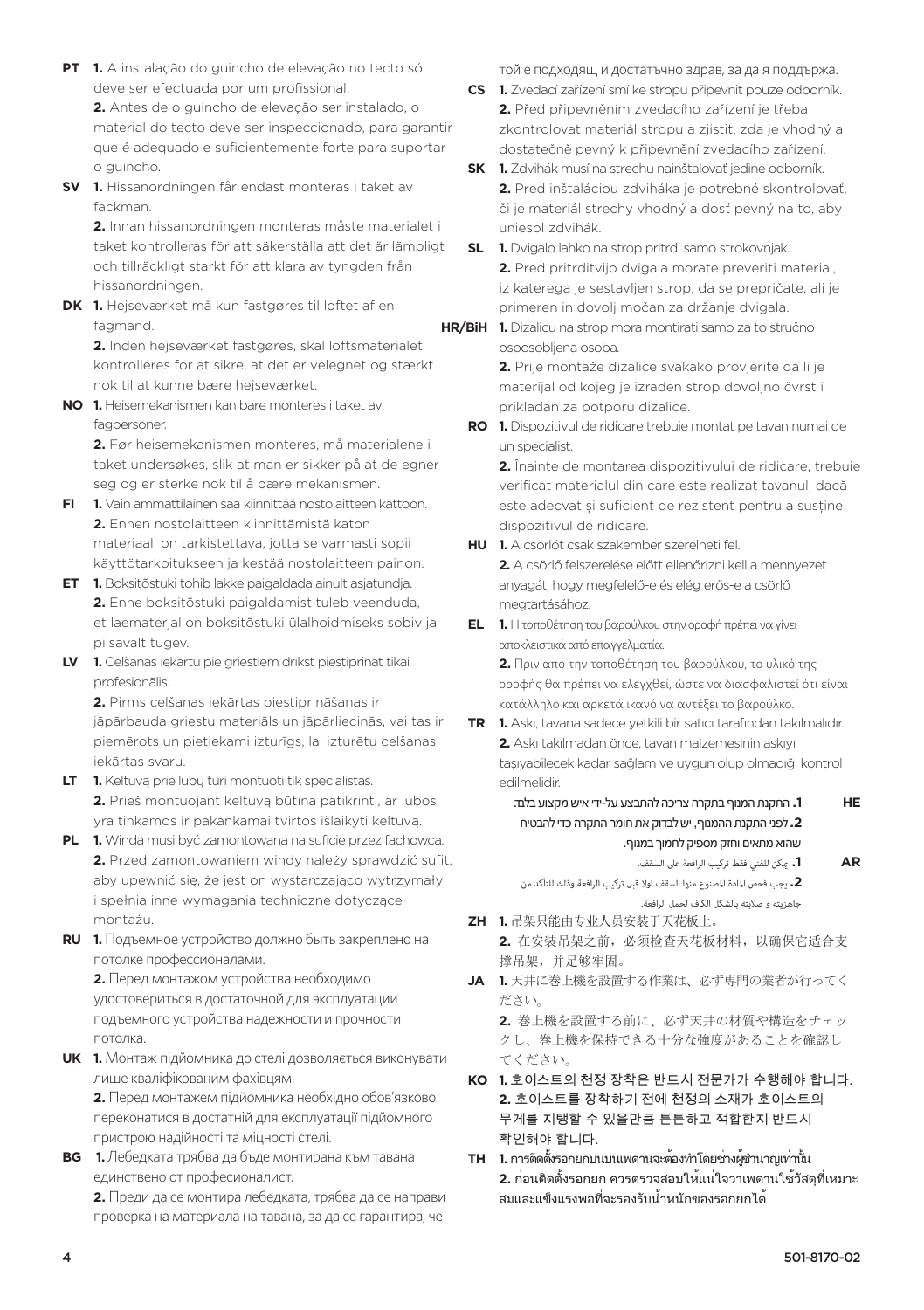



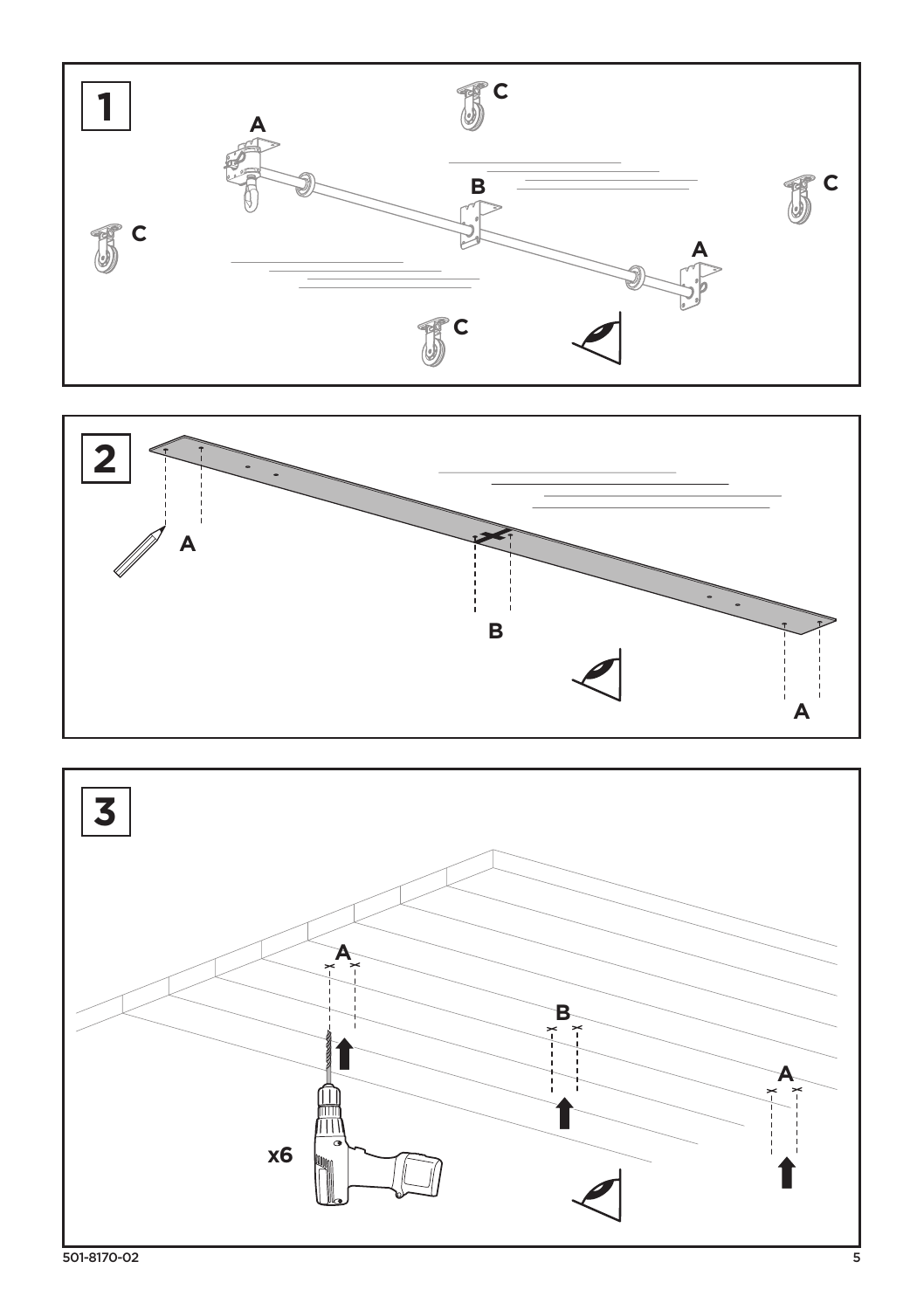



501-8170-02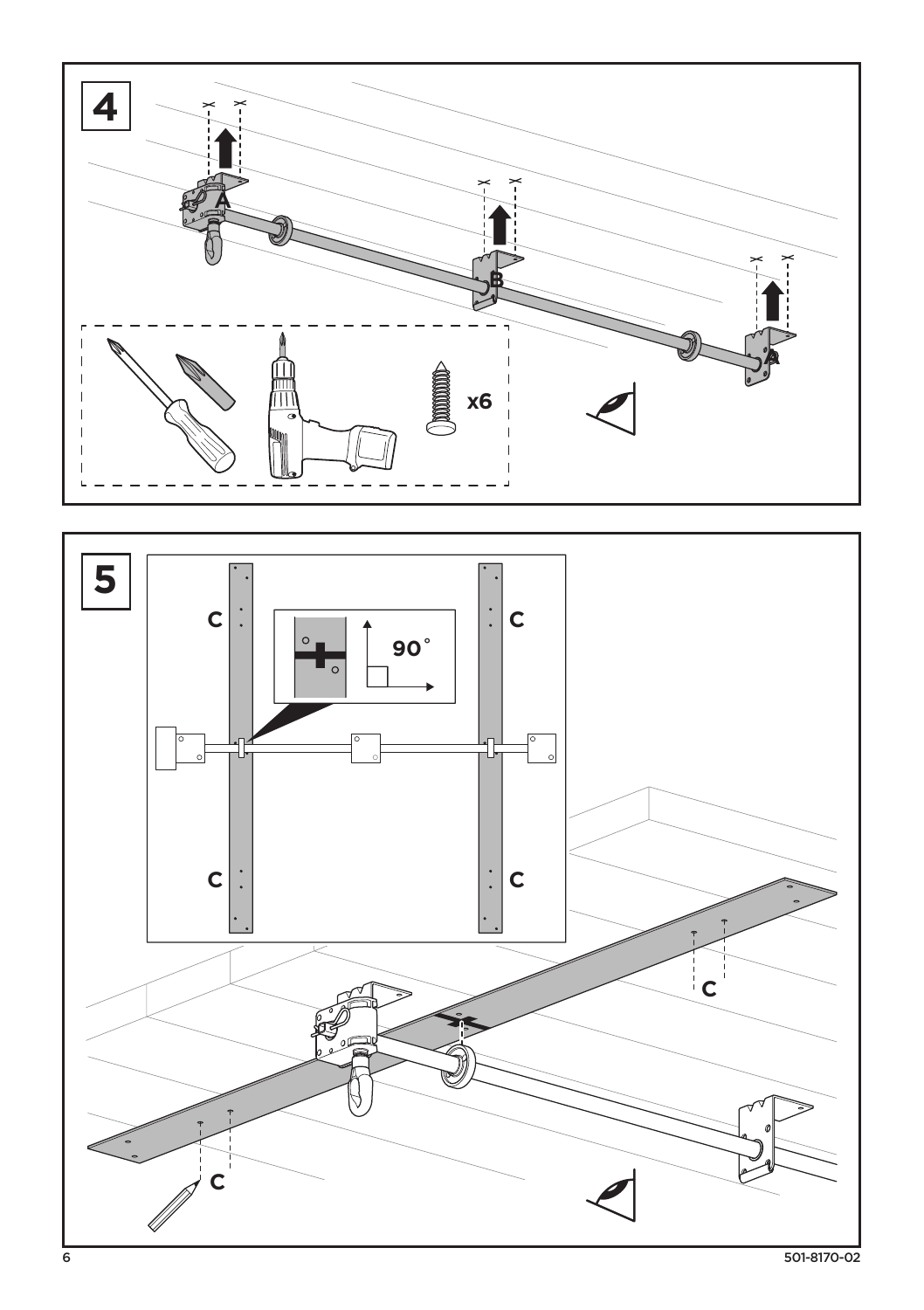

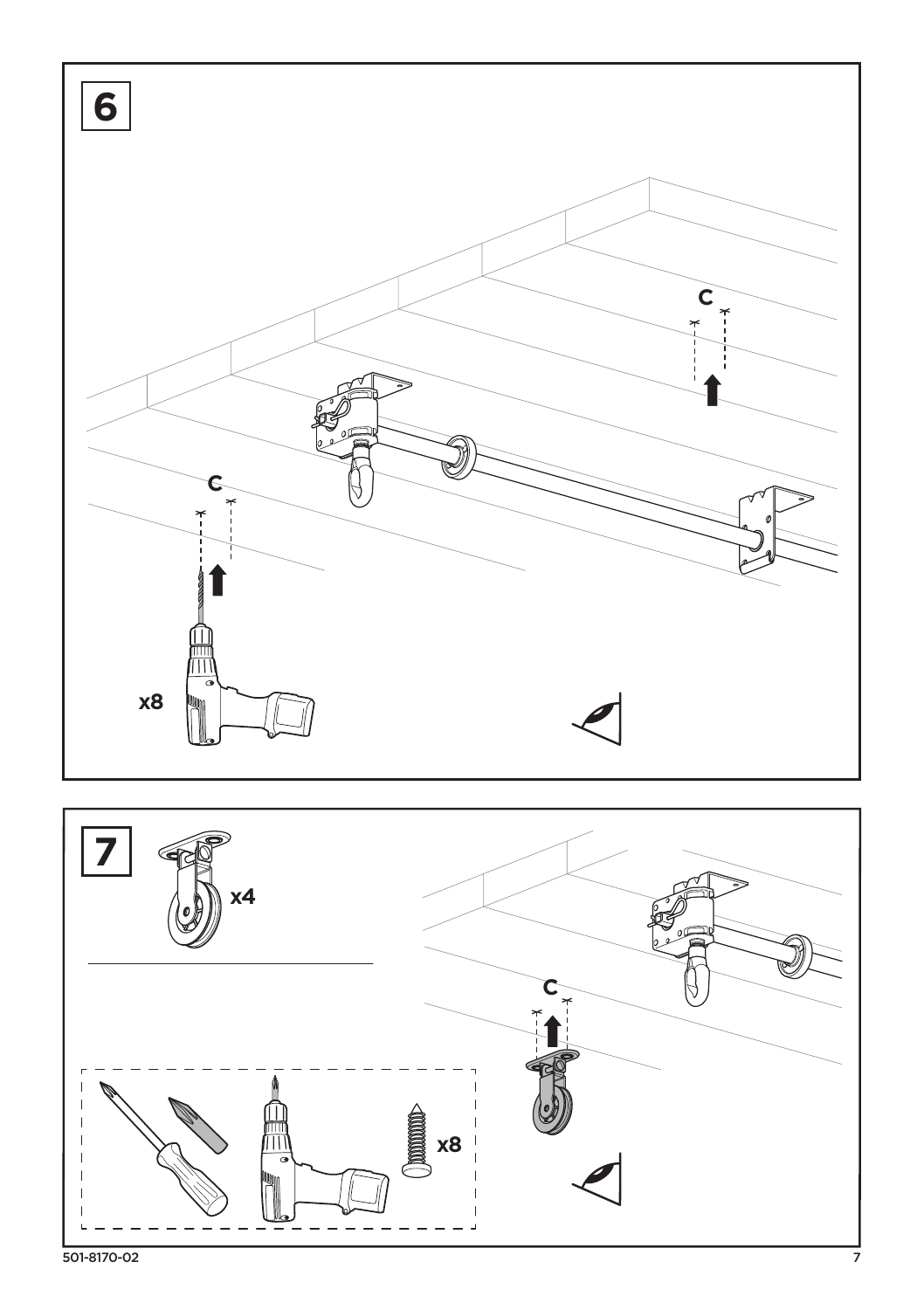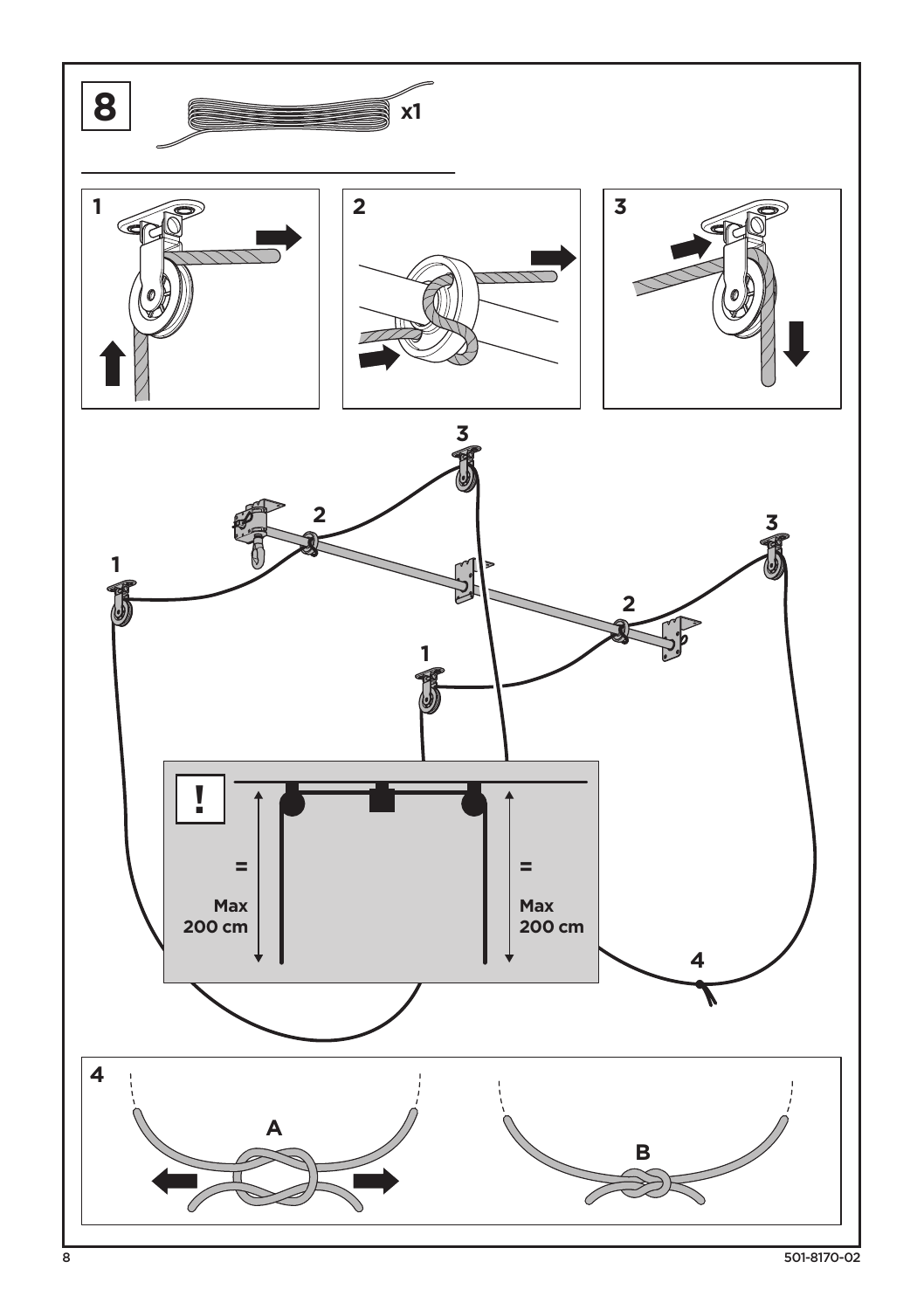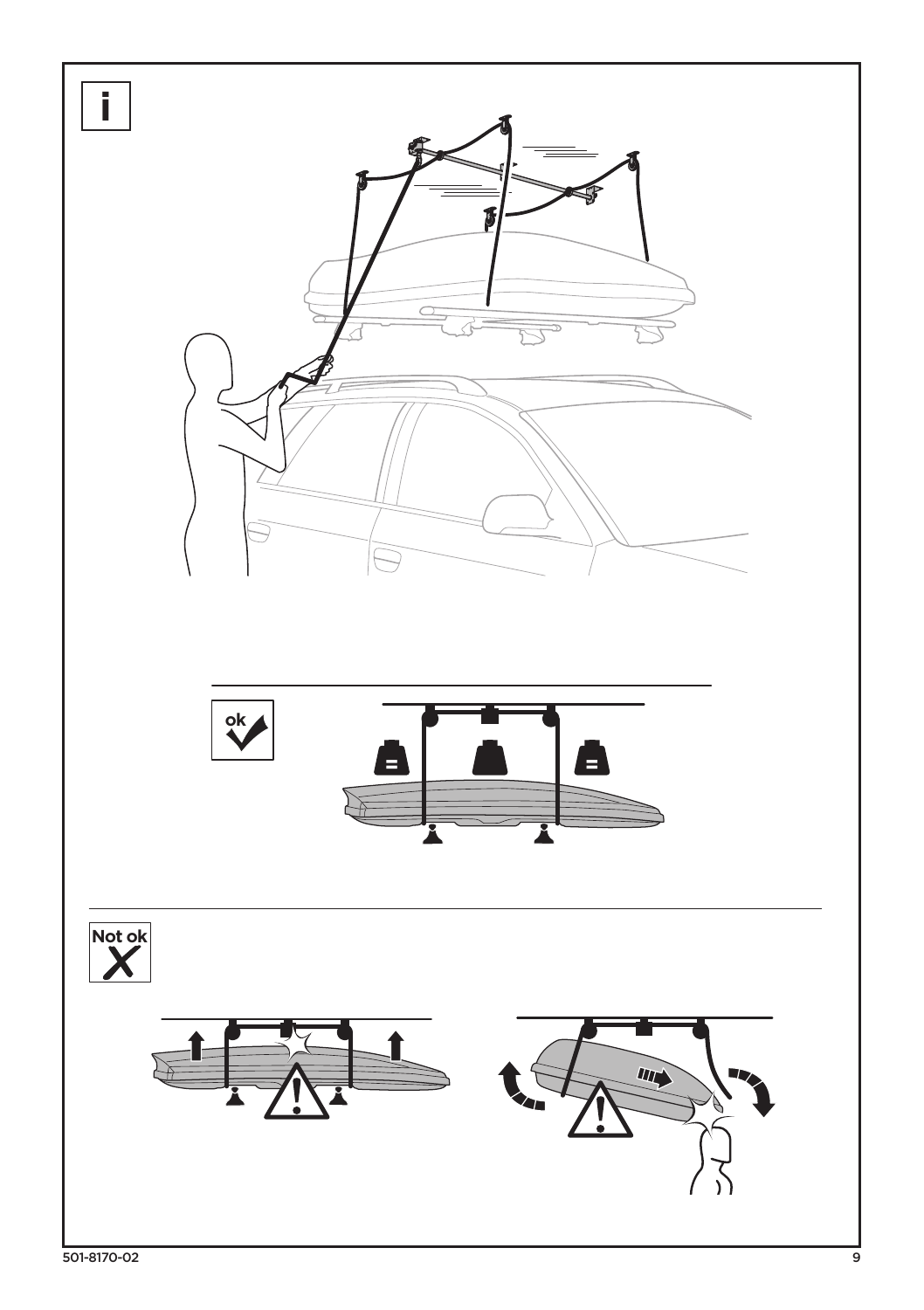